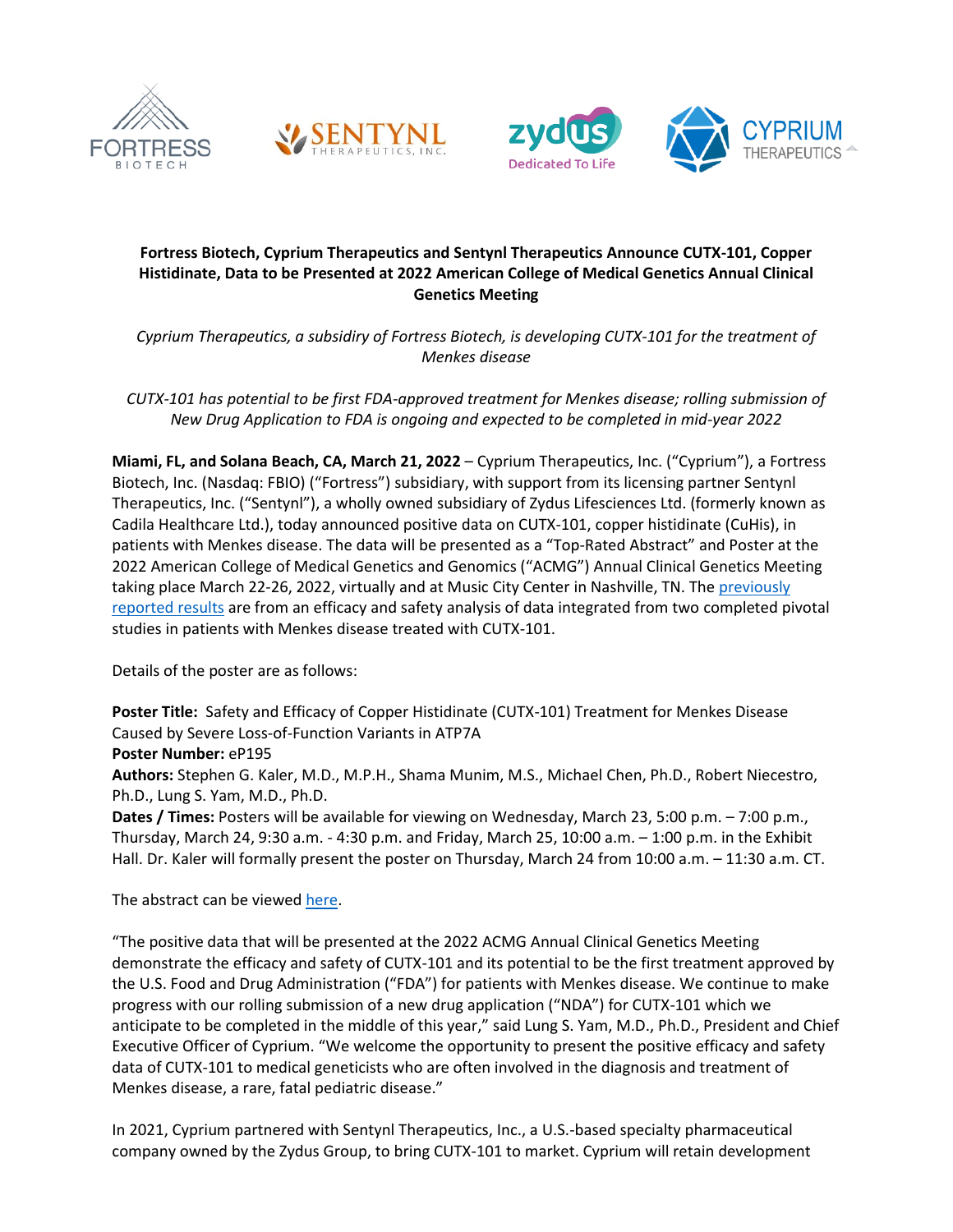responsibility of CUTX-101 through approval of the NDA by the FDA, and Sentynl will be responsible for commercialization of CUTX-101 as well as progressing newborn screening activities.

### **About Menkes Disease**

Menkes disease is a rare X-linked recessive pediatric disease caused by gene mutations of copper transporter *ATP7A*. The minimum birth prevalence for Menkes disease is believed to be 1 in 34,810 live male births, and potentially as high as 1 in 8,664 live male births, based on recent genome-based ascertainment (Kaler SG, Ferreira CR, Yam LS. Estimated birth prevalence of Menkes disease and *ATP7A*related disorders based on the Genome Aggregation Database (gnomAD). Molecular Genetics and Metabolism Reports 2020 June 5;24:100602). The condition is characterized by distinctive clinical features, including sparse and depigmented hair ("kinky hair"), connective tissue problems, and severe neurological symptoms such as seizures, hypotonia, failure to thrive, and neurodevelopmental delays. Mortality is high in untreated Menkes disease, with many patients dying before the age of three years old. Milder versions of *ATP7A* mutations are associated with other conditions, including Occipital Horn Syndrome and *ATP7A*-related Distal Motor Neuropathy. Currently, there is no FDA-approved treatment for Menkes disease and its variants.

## **About CUTX-101 (Copper Histidinate)**

CUTX-101 is in clinical development to treat patients with Menkes disease. CUTX-101 is a subcutaneous injectable formulation of Copper Histidinate manufactured under current good manufacturing practice ("cGMP") and physiological pH. In a Phase 1/2 clinical trial conducted by Stephen G. Kaler, M.D., M.P.H., at the National Institutes of Health ("NIH"), early treatment of patients with Menkes disease with CUTX-101 led to an improvement in neurodevelopmental outcomes and survival. In August 2020, Cyprium reported positive topline clinical efficacy results for CUTX-101, demonstrating statistically significant improvement in overall survival for Menkes disease subjects who received early treatment (ET) with CUTX-101, compared to an untreated historical control cohort, with a nearly 80% reduction in the risk of death. CUTX-101 has been granted FDA Breakthrough Therapy, Fast Track, Rare Pediatric Disease and FDA Orphan Drug Designations. Additionally, the European Medicines Agency granted Orphan Drug Designation for CUTX-101. A Cyprium-sponsore[d expanded access](https://www.cypriumtx.com/expanded-access-policy/) protocol for patients with Menkes disease is ongoing at multiple U.S. medical centers.

## **About Cyprium Therapeutics**

Cyprium Therapeutics, Inc. ("Cyprium") is focused on the development of novel therapies for the treatment of Menkes disease and related copper metabolism disorders. In March 2017, Cyprium entered into a Cooperative Research and Development Agreement ("CRADA") with the Eunice Kennedy Shriver National Institute of Child Health and Human Development ("NICHD"), part of the NIH, to advance the clinical development of CUTX-101 (Copper Histidinate injection) for the treatment of Menkes disease. In addition, Cyprium and NICHD entered into a worldwide, exclusive license agreement to develop and commercialize adeno-associated virus (AAV)-based gene therapy, called AAV-ATP7A, to deliver working copies of the copper transporter that is defective in patients with Menkes disease, and to be used in combination with CUTX-101. CUTX-101 was granted FDA Breakthrough Therapy, Fast Track and Rare Pediatric Disease Designations, and both CUTX-101 and AAV-ATP7A have received FDA Orphan Drug Designation previously. Additionally, the European Medicines Agency previously granted Orphan Drug Designation to CUTX-101. Cyprium was founded by Fortress Biotech, Inc. (Nasdaq: FBIO) and is based in New York City. For more information, visit [www.cypriumtx.com.](http://www.cypriumtx.com/)

## **About Fortress Biotech**

Fortress Biotech, Inc. ("Fortress") is an innovative biopharmaceutical company focused on acquiring, developing and commercializing high-potential marketed and development-stage drugs and drug candidates. The company has nine marketed prescription pharmaceutical products and over 30 programs in development at Fortress, at its majority-owned and majority-controlled partners and at partners it founded and in which it holds significant minority ownership positions. Such product candidates span six large-market areas, including oncology, rare diseases and gene therapy, which allow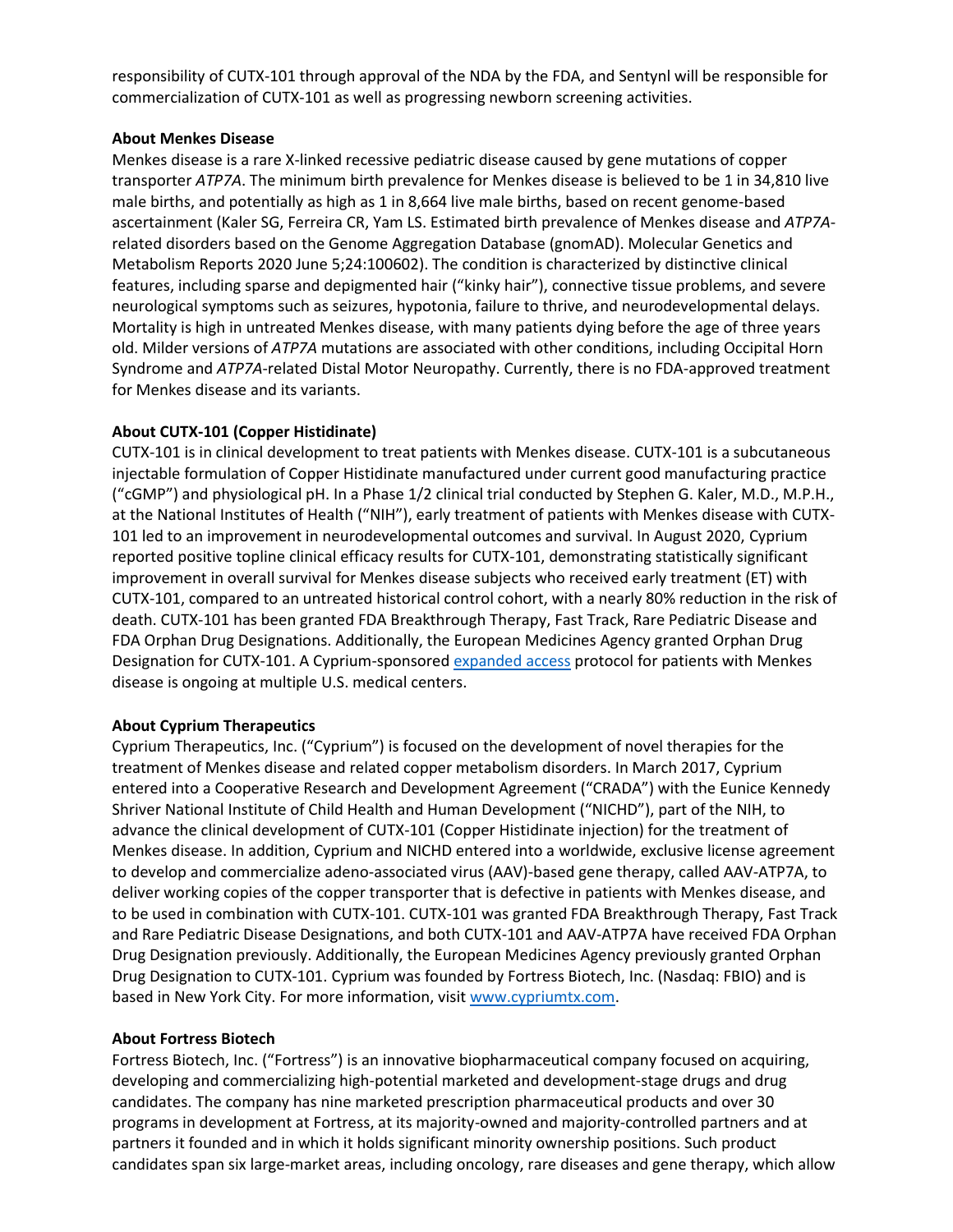it to create value for shareholders. Fortress advances its diversified pipeline through a streamlined operating structure that fosters efficient drug development. The Fortress model is driven by a worldclass business development team that is focused on leveraging its significant biopharmaceutical industry expertise to further expand the company's portfolio of product opportunities. Fortress has established partnerships with some of the world's leading academic research institutions and biopharmaceutical companies to maximize each opportunity to its full potential, including AstraZeneca plc, City of Hope, Fred Hutchinson Cancer Research Center, St. Jude Children's Research Hospital, Nationwide Children's Hospital and Sentynl Therapeutics, Inc. For more information, visit [www.fortressbiotech.com.](https://www.globenewswire.com/Tracker?data=_cCDpJKu9W76kved_r9t7CrOsIHq35Fz3SOYqqFodrUJsoDLVa5rHkoFsl5KBKr9IlhchqM_ESD1WGy7bh-1BmCqN2uhqz97yM1DPl0lM3Y=)

#### **About Sentynl Therapeutics**

Sentynl Therapeutics is a U.S.-based biopharmaceutical focused on bringing innovative therapies to patients living with rare diseases. The company was acquired by the Zydus Group in 2017. Sentynl's highly experienced management team has previously built multiple successful pharmaceutical companies. With a focus on commercialization, Sentynl looks to source effective and well differentiated products across a broad spectrum of therapeutic areas to address unmet needs. Sentynl is committed to the highest ethical standards and compliance with all applicable laws, regulations, and industry guidelines. For more information, visi[t www.sentynl.com.](http://www.sentynl.com/)

#### **About Zydus**

The Zydus Group, with an overarching purpose of empowering people with freedom to live healthier and more fulfilled lives, is an innovative, global pharmaceutical company that discovers, develops, manufactures, and markets a broad range of healthcare therapies. The group employs over 23000 people worldwide and is driven by its mission to unlock new possibilities in life-sciences through quality healthcare solutions that impact lives. The group aspires to become a global life-sciences company transforming lives through pathbreaking discoveries. For more information, visit <https://www.zyduslife.com/zyduslife/>

#### **Forward-Looking Statements**

This press release may contain "forward-looking statements" within the meaning of Section 27A of the Securities Act of 1933 and Section 21E of the Securities Exchange Act of 1934, as amended. As used below and throughout this press release, the words "we", "us" and "our" may refer to Fortress individually or together with one or more partner companies, as dictated by context. Such statements include, but are not limited to, any statements relating to our growth strategy and product development programs and any other statements that are not historical facts. Forward-looking statements are based on management's current expectations and are subject to risks and uncertainties that could negatively affect our business, operating results, financial condition and stock price. Factors that could cause actual results to differ materially from those currently anticipated include: risks relating to our growth strategy; our ability to obtain, perform under and maintain financing and strategic agreements and relationships; risks relating to the results of research and development activities; uncertainties relating to preclinical and clinical testing; risks relating to the timing of starting and completing clinical trials, including the possible disruption of trials due to the hostilities in Europe; our dependence on third-party suppliers; risks relating to the COVID-19 outbreak and its potential impact on our employees' and consultants' ability to complete work in a timely manner and on our ability to obtain additional financing on favorable terms or at all; our ability to attract, integrate and retain key personnel; the early stage of products under development; our need for substantial additional funds; government regulation; patent and intellectual property matters; competition; as well as other risks described in our Securities and Exchange Commission filings. We expressly disclaim any obligation or undertaking to release publicly any updates or revisions to any forward-looking statements contained herein to reflect any change in our expectations or any changes in events, conditions or circumstances on which any such statement is based, except as may be required by law, and we claim the protection of the safe harbor for forwardlooking statements contained in the Private Securities Litigation Reform Act of 1995. The information contained herein is intended to be reviewed in its totality, and any stipulations, conditions or provisos